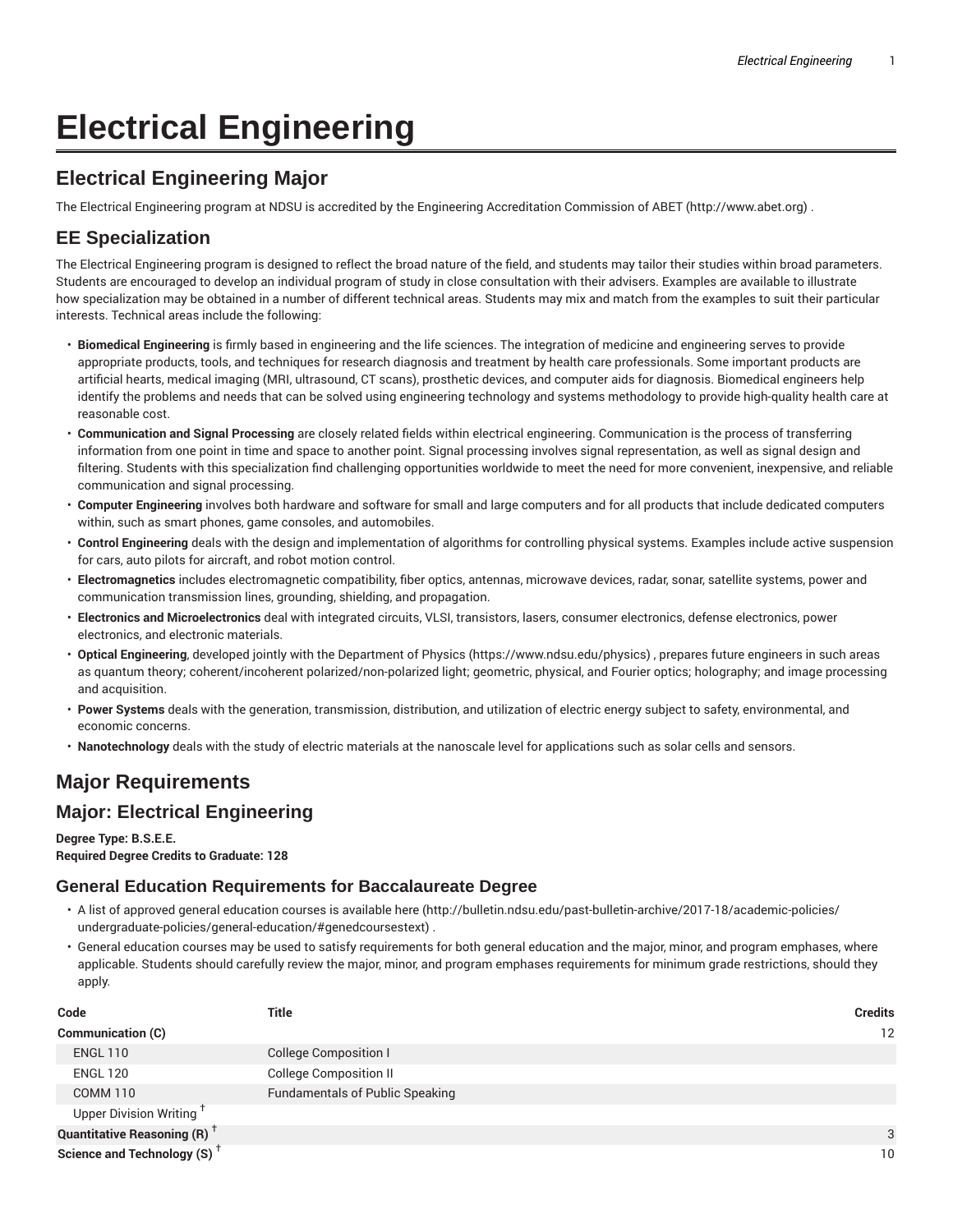| Humanities and Fine Arts (A) $T$                |  |
|-------------------------------------------------|--|
| Social and Behavioral Sciences (B) <sup>+</sup> |  |
| Wellness $(W)$ <sup>T</sup>                     |  |
| Cultural Diversity (D) <sup>*†</sup>            |  |
| Global Perspectives (G) <sup>*†</sup>           |  |

Total Credits 39

\* May be satisfied by completing courses in another General Education category.

† May be satisfied with courses required in the major. Review major requirements to determine if a specific upper division writing course is required.

### **Major Requirements**

| Code                                                                    | <b>Title</b>                                                                                                  | <b>Credits</b>          |  |  |
|-------------------------------------------------------------------------|---------------------------------------------------------------------------------------------------------------|-------------------------|--|--|
| <b>Electrical Engineering Core Requirements</b>                         |                                                                                                               |                         |  |  |
| <b>ECE 111</b>                                                          | Introduction to Electrical and Computer Engineering                                                           | 3                       |  |  |
| <b>ECE 173</b>                                                          | Introduction to Computing                                                                                     | 4                       |  |  |
| <b>ECE 275</b>                                                          | Digital Design                                                                                                | 4                       |  |  |
| <b>ECE 311</b>                                                          | Circuit Analysis II                                                                                           | 4                       |  |  |
| <b>ECE 320</b>                                                          | <b>Electronics for Computer Engineers</b>                                                                     | 3                       |  |  |
| <b>ECE 321</b>                                                          | <b>Electronics for Electrical Engineers</b>                                                                   | 2                       |  |  |
| <b>ECE 331</b>                                                          | <b>Energy Conversion</b>                                                                                      | 4                       |  |  |
| <b>ECE 341</b>                                                          | <b>Random Processes</b>                                                                                       | 3                       |  |  |
| <b>ECE 343</b>                                                          | Signals & Systems                                                                                             | 4                       |  |  |
| <b>ECE 351</b>                                                          | <b>Applied Electromagnetics</b>                                                                               | 4                       |  |  |
| <b>ECE 376</b>                                                          | <b>Embedded Systems</b>                                                                                       | 4                       |  |  |
| <b>ECE 401</b>                                                          | Design I (capstone)                                                                                           | 1                       |  |  |
| <b>ECE 403</b>                                                          | Design II (capstone)                                                                                          | $\overline{\mathbf{c}}$ |  |  |
| <b>ECE 405</b>                                                          | Design III (capstone)                                                                                         | 3                       |  |  |
| <b>MATH Courses Required</b>                                            |                                                                                                               |                         |  |  |
| <b>MATH 129</b>                                                         | Basic Linear Algebra                                                                                          | 3                       |  |  |
| <b>MATH 165</b>                                                         | Calculus I (May satisfy general education category R)                                                         | 4                       |  |  |
| <b>MATH 166</b>                                                         | Calculus II <sup>7</sup>                                                                                      | 4                       |  |  |
| <b>MATH 265</b>                                                         | Calculus III (w/ vectors)                                                                                     | 4                       |  |  |
| <b>MATH 266</b>                                                         | Introduction to Differential Equations                                                                        | 3                       |  |  |
| <b>Other Courses Required</b>                                           |                                                                                                               |                         |  |  |
| <b>CHEM 121</b>                                                         | General Chemistry I (May satisfy general education category S)                                                | 3                       |  |  |
| EE 206                                                                  | Circuit Analysis I                                                                                            | 4                       |  |  |
| Select one of the following: (May satisfy general education category C) |                                                                                                               | 3                       |  |  |
| <b>ENGL 320</b>                                                         | <b>Business and Professional Writing</b>                                                                      |                         |  |  |
| <b>ENGL 321</b>                                                         | Writing in the Technical Professions                                                                          |                         |  |  |
| <b>ENGL 324</b>                                                         | Writing in the Sciences                                                                                       |                         |  |  |
| <b>ENGL 459</b>                                                         | Researching and Writing Grants and Proposal                                                                   |                         |  |  |
| <b>ENGR 402</b>                                                         | <b>Engineering Ethics and Social Responsibility</b>                                                           | 1                       |  |  |
| <b>PHYS 251</b>                                                         | University Physics I (May satisfy general education category S)                                               | 4                       |  |  |
| <b>PHYS 252</b>                                                         | University Physics II (May satisfy general education category S)                                              | 4                       |  |  |
|                                                                         | Select one of the following lab courses (May satisfy general education category S):                           | 1                       |  |  |
| CHEM 121L                                                               | <b>General Chemistry   Laboratory</b>                                                                         |                         |  |  |
| <b>PHYS 251L</b>                                                        | University Physics I Laboratory                                                                               |                         |  |  |
| <b>PHYS 252L</b>                                                        | University Physics II Laboratory                                                                              |                         |  |  |
| <b>ECE Electives</b>                                                    | Select 9 credits of ECE 400 level electives (excluding 494 and 496)                                           | 9                       |  |  |
|                                                                         | Includes the cross listed courses of ECE 427/IME 427; ECE 429/IME 429; ECE 411/PHYS 411; & ECE 411L/PHYS 411L |                         |  |  |
| Tech Electives: Select 12 credits from the following:<br>12             |                                                                                                               |                         |  |  |
| <b>ABEN 456</b>                                                         | <b>Biobased Energy</b>                                                                                        |                         |  |  |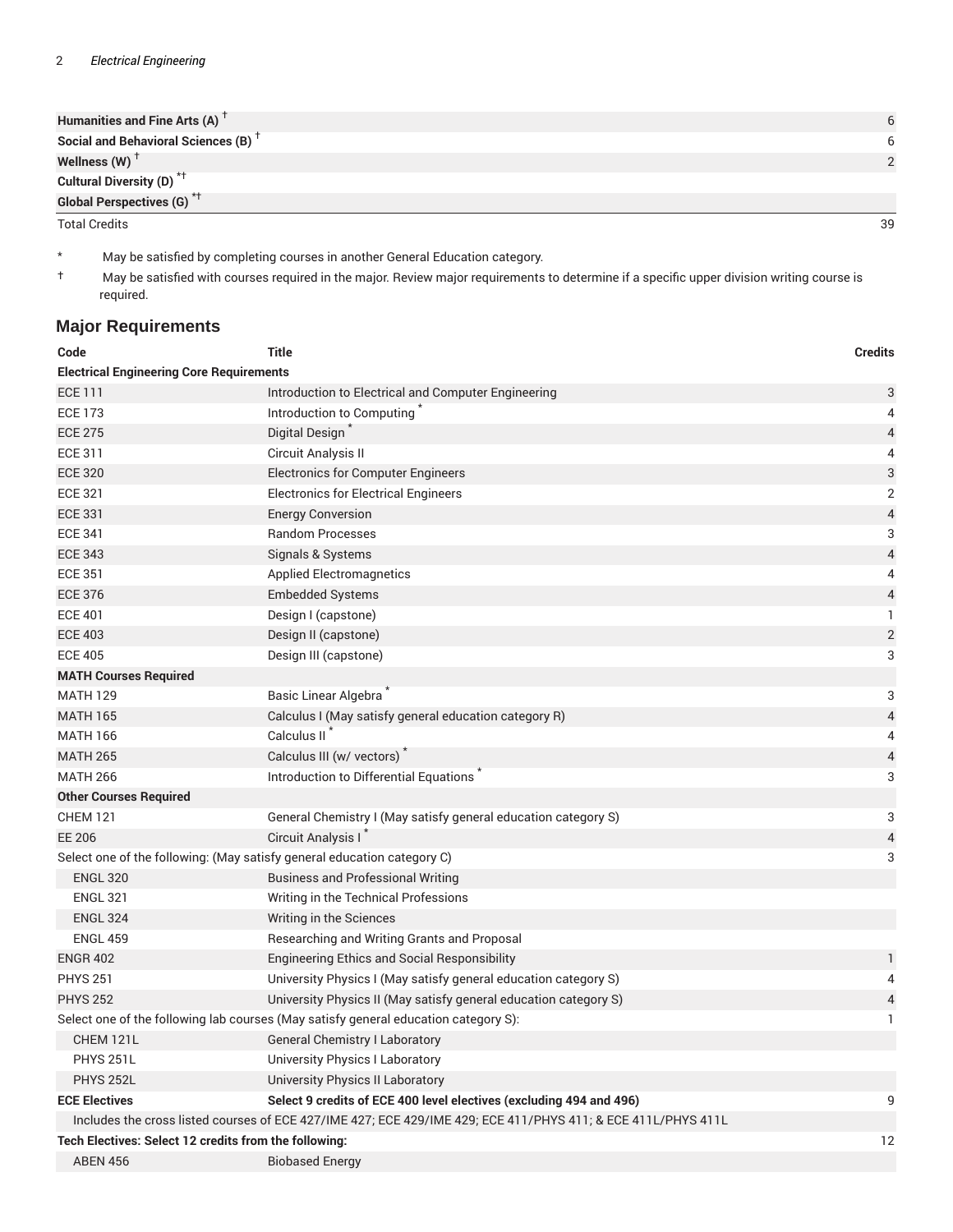| <b>BIOL 150</b><br>& 150L     | General Biology I<br>and General Biology I Laboratory                             |
|-------------------------------|-----------------------------------------------------------------------------------|
| <b>BIOL 220</b><br>& 220L     | Human Anatomy and Physiology I<br>and Human Anatomy and Physiology I Laboratory   |
| <b>BIOL 221</b><br>& 221L     | Human Anatomy and Physiology II<br>and Human Anatomy and Physiology II Laboratory |
| <b>BIOL 315</b><br>& 315L     | Genetics                                                                          |
| CE 309                        | and Genetics Laboratory<br><b>Fluid Mechanics</b>                                 |
| & CE 310                      | and Fluid Mechanics Laboratory                                                    |
| <b>CE/ME 486</b>              | Nanotechnology and Nanomaterials                                                  |
| <b>CHEM 122</b>               | <b>General Chemistry II</b>                                                       |
| & 122L                        | and General Chemistry II Laboratory                                               |
| <b>CHEM 341</b><br>& 341L     | Organic Chemistry I<br>and Organic Chemistry I Laboratory                         |
| <b>CHEM 342</b>               | <b>Organic Chemistry II</b>                                                       |
| & 342L                        | and Organic Chemistry II Laboratory                                               |
| <b>CHEM 364</b>               | Physical Chemistry I                                                              |
| <b>CHEM 365</b><br>& CHEM 471 | <b>Physical Chemistry II</b><br>and Physical Chemistry Laboratory                 |
| <b>CHEM 425</b><br>& CHEM 429 | Inorganic Chemistry I<br>and Inorganic Chemistry Laboratory                       |
| <b>CSCI 161</b>               | Computer Science II                                                               |
| <b>CSCI 222</b>               | <b>Discrete Mathematics</b>                                                       |
| <b>CSCI 336</b>               | <b>Theoretical Computer Science</b>                                               |
| <b>CSCI 366</b>               | Database Systems                                                                  |
| <b>CSCI 372</b>               | <b>Comparative Programming Languages</b>                                          |
| CSCI <sub>426</sub>           | Introduction to Artificial Intelligence                                           |
| CSCI 458                      | <b>Microcomputer Graphics</b>                                                     |
| <b>CSCI 459</b>               | <b>Foundations of Computer Networks</b>                                           |
| <b>CSCI 467</b>               | Algorithm Analysis                                                                |
| <b>CSCI 474</b>               | <b>Operating Systems Concepts</b>                                                 |
| <b>CSCI 477</b>               | Object-Oriented Systems                                                           |
| <b>ECE 374</b>                | <b>Computer Organization</b>                                                      |
| <b>ECE 494</b>                | Individual Study (max. of 6 cr.)                                                  |
| ECE 4XX                       | Any ECE 400 level didactic course                                                 |
| <b>ECE 496</b>                | Field Experience (max. of 3 cr.)                                                  |
| <b>ENGR 310</b>               | Entrepreneurship for Engineers and Scientists                                     |
| <b>IME 440</b>                | <b>Engineering Economy</b>                                                        |
| <b>IME 456</b>                | Program and Project Management                                                    |
| <b>IME 461</b>                | Quality Assurance and Control                                                     |
| <b>MATH 270</b>               | <b>Introduction to Abstract Mathematics</b>                                       |
| <b>MATH 420</b>               | Abstract Algebra I                                                                |
| <b>MATH 421</b>               | Abstract Algebra II                                                               |
| <b>MATH 429</b>               | Linear Algebra                                                                    |
| <b>MATH 450</b>               | Real Analysis I                                                                   |
| <b>MATH 451</b>               | Real Analysis II                                                                  |
| <b>MATH 452</b>               | <b>Complex Analysis</b>                                                           |
| <b>MATH 480</b>               | <b>Applied Differential Equations</b>                                             |
| <b>MATH 481</b>               | <b>Fourier Analysis</b>                                                           |
| <b>MATH 483</b>               | <b>Partial Differential Equations</b>                                             |
| <b>MATH 488</b>               | <b>Numerical Analysis I</b>                                                       |
| <b>MATH 489</b>               | <b>Numerical Analysis II</b>                                                      |
| <b>ME 221</b>                 | <b>Engineering Mechanics I</b>                                                    |